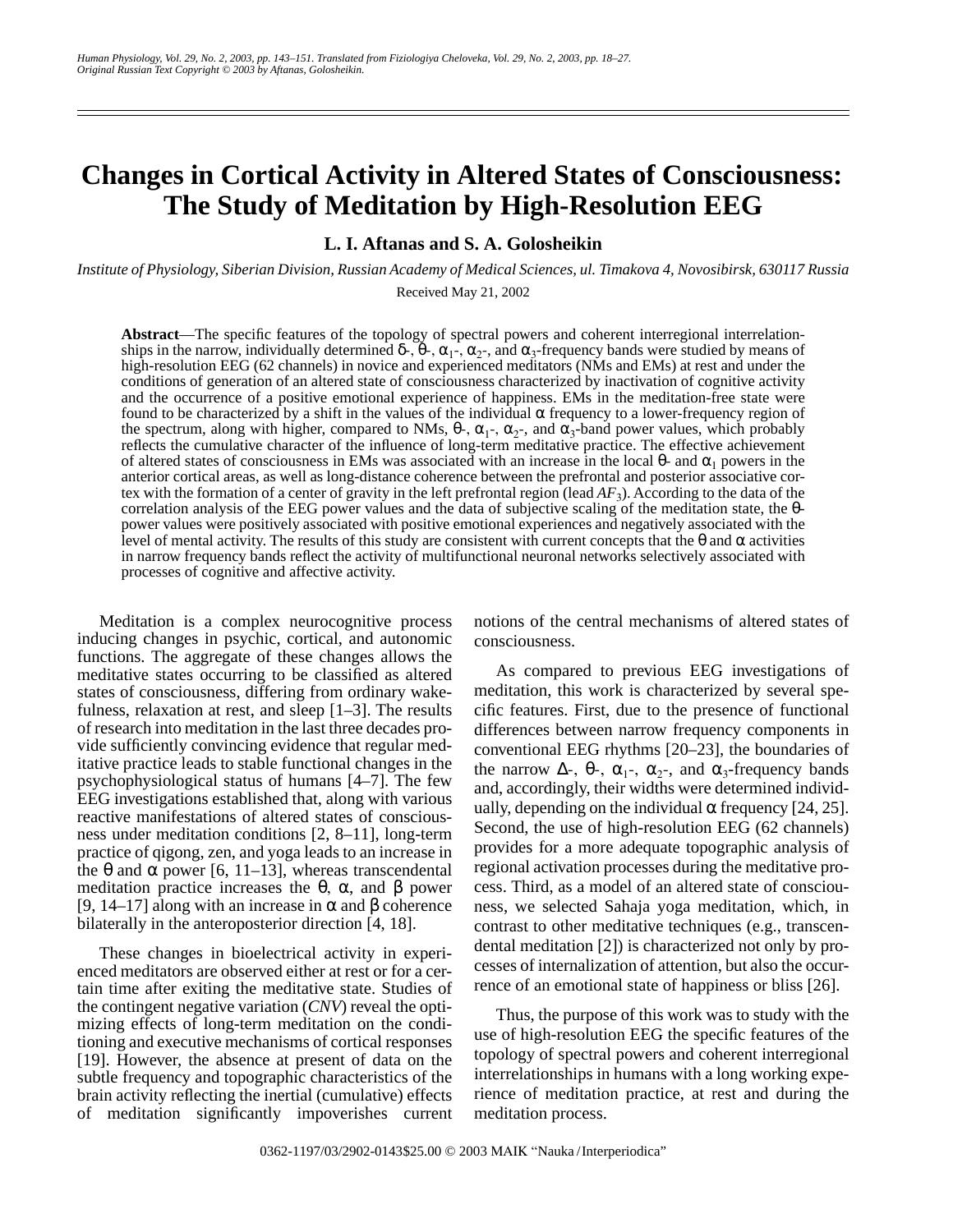

**Fig. 1.** The scheme of the arrangement of electrodes and 12 combined groups (6 for each hemisphere) used for analysis, along with the anterior and posterior midline zones (*AM* and *PM*, respectively) (see Methods for explanation).

#### METHODS

Twenty-seven healthy right-handed volunteers aged between 25 and 45 years who regularly practiced Sahaja yoga meditation were recruited for the study. Depending on the duration of practice, all the participants were divided into two experimental groups: group 1, including novice meditators (NMs), whose working experience was less than 6 months  $(n = 11)$ : men, 5; women, 6; mean age *M* = 35.18; *SD* = 7.33) and group 2, including experienced meditators (EMs), whose working experience was  $3-7$  years ( $n = 16$ : men, 6; women, 9; mean age *M* = 35.00; *SD* = 7.14). Before the beginning of the study, the subjects from both groups were assessed with respect to levels of trait anxiety (*STAI*-*t*) [27, 28] and alexithymia (*TAS*-20) [29], as well as extroversion/introversion, neuroticism, and psychotism (*EPQ*) [30].

A 62-channel EEG (bandpass 0.3–50 Hz, quantization frequency 500 Hz) was recorded monopolarly using the Scan 4.1.1 program, the ESI-128 system (NeuroScan Labs), and a modified 64-channel cap with built-in Ag/AgCl electrodes (QuikCap, NeuroSoft, Inc.). The reference electrode was on the tip of the nose (Fig. 1). A vertical and horizontal electrooculogram (EOG) was additionally recorded to control oculomotor artifacts.

After recording of the state of rest with open eyes, the subject was to pass through three sequential stages: the first stage, entering into meditation; the second stage, deep meditation, in which the maintenance of self-consciousness is accomplished against the background of completely inhibited mental activity (the state of consciousness without thought); and the third stage, exiting from the state of meditation [26]. The experimenter sent audible signals notifying the subjects of the beginning of all three periods. Upon attainment of the state of consciousness without thought, the subject pressed the feedback button. The EEG was recorded throughout the three periods. After the experiment, the subjects responded to three questionnaires with unipolar  $(0-9)$  scales  $(0)$  indicated the absence of the phenomenon; 9, the greatest degree of its manifestation): (1) please estimate the level of your mental activity during the meditation state; (2) did you experience, and to what degree, a positive emotional experience of happiness (bliss, satisfaction) during meditation?; and (3) did you experience, and to what degree, anxiety (worry, dissatisfaction) in the process of meditation due to the instability of the meditative state or the impossibility of attaining it?

After recording of the EEG, oculomotor artifacts were corrected by using a specialized algorithm [31]. In addition, fragments containing uncorrected oculomotor, myographic, motor, and other artifacts were eliminated after visual analysis. To analyze spectral powers and coherence, only artifact-free 8.192-s fragments were used (three fragments for each experimental stage).

In the analysis, we used a technology that determined individual bands based on the calculation of the individual alpha frequency (*IAF*) separating the upper and lower  $\alpha$  bands [24, 25]. The bandwidth constituted 20% of the *IAF* [24]. Using this method, the following frequency bands and their boundaries were specified:  $\Delta$ , from (*IAF* × 0.2) to (*IAF* × 0.4) Hz; θ, from (*IAF* × 0.4) to (*IAF*  $\times$  0.6) Hz;  $\alpha_1$ , from (*IAF*  $\times$  0.6) to (*IAF*  $\times$ 0.8) Hz;  $\alpha_2$ , from (*IAF* × 0.8) to (*IAF* × 1.0) Hz; and  $\alpha_3$ , from  $(IAF \times 1.0)$  to  $(IAF \times 1.2)$  Hz. The group-averaged *IAF* values in EMs ( $M = 9.42$  Hz,  $SD = 0.53$ ) appeared to be significantly lower than in NMs ( $M = 10.04$  Hz,  $SD = 0.48$ ) ( $p < 0.005$ ). Each EEG fragment was subjected to fast Fourier transform (*FFT*) with the use of Parzen's window. The power values obtained were averaged within individual bands and subjected to log transformation to normalize the distribution. The power values for the three EEG fragments of each stage of the study were averaged between each other.

For statistical analyses, all the electrodes were divided into 12 clusters forming six cortical zones in each hemisphere (Fig. 1): anterotemporal (*AT*), frontal (*F*), central (*C*), parietotemporal (*PT*), parietal (*P*), and occipital  $(O)$ . The spectral power values for the individual electrodes applied to the relevant zone were averaged between each other for each experimental condition. The same EEG fragments were used for analyzing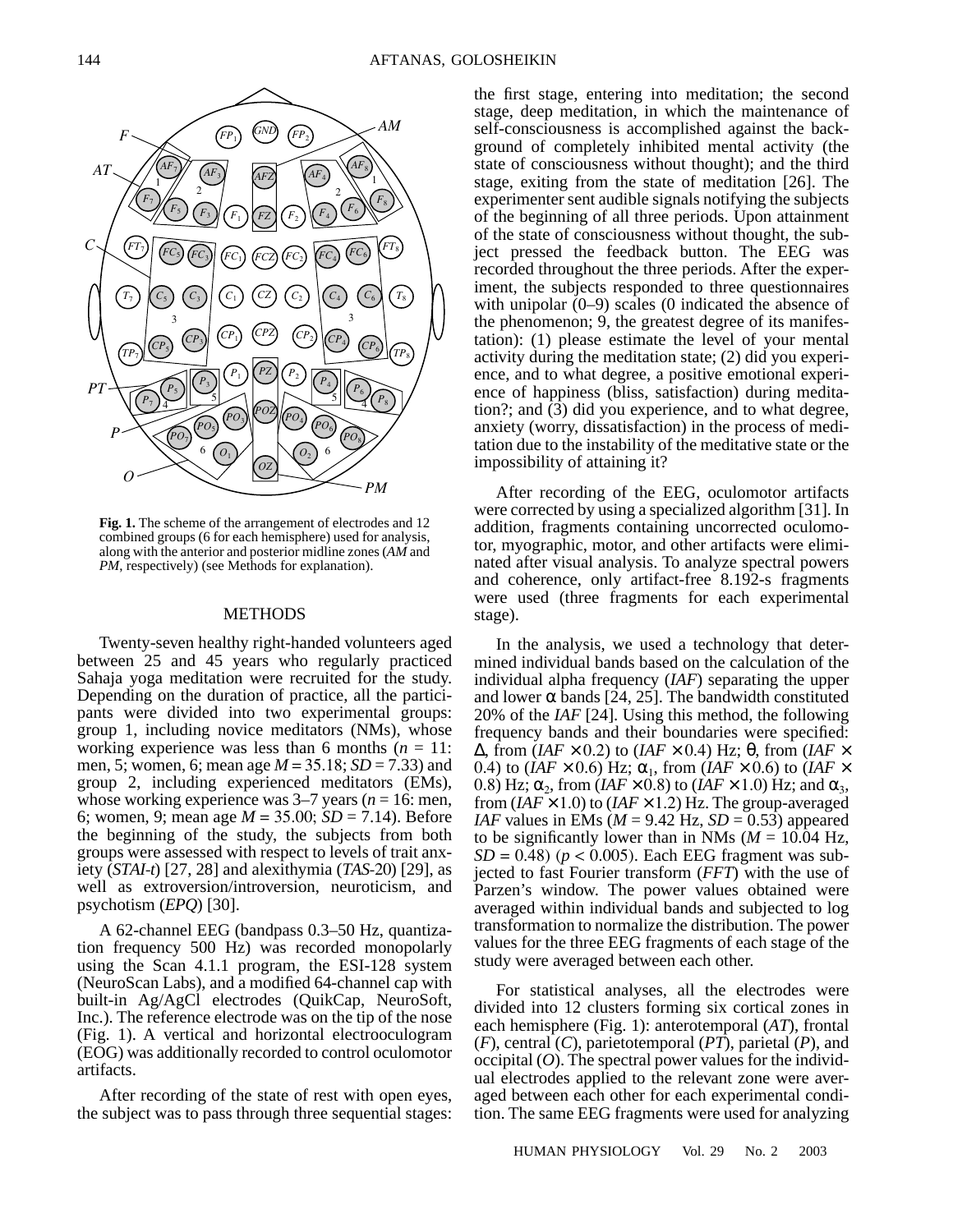

**Fig. 2.** The means and standard errors of the psychosomatic values and the estimates as judged by the subjective reporting scale: (a) psychosomatic values before the experiment; (b) subjective estimates of the meditation state: (*a*) novice meditators; (*b*) experienced meditators. Abscissa, psychometric parameters: *I*, trait anxiety; *II*, neuroticism; *III*, difficulties in identification of feelings; *IV*, emotions of happiness; *V*, level of mental activity; *VI*, anxiety.

coherence. The coherence values were calculated for all possible electrode pairs.

The statistical analysis of EEG powers was carried out using ANOVA with repeated measurements in intragroup factors. Correction of the Greenhouse–Geisser degrees of freedom was made if necessary. The results of the subjective reports and changes in the coherence values were assessed by Student's *t*-test.

## RESULTS

According to the psychometry data, EMs were characterized by lower values of trait anxiety  $(F(1.25) =$ 5.97; *p* < 0.022), neuroticism (*F*(1.25) = 5.41; *p* < 0.028), as well as by a lower score in the subscale as "Difficulties in Identification of Feelings" (*F*(1.25) = 12.46;  $p < 0.002$ ) of the alexithymia questionnaire. Taken together, these data reflect a higher psychoemotional stability and better capacity for identifying emotions in EMs compared to NMs (Fig. 2a).

According to subjective estimates of the successfulness of meditation (Fig. 2b), EMs attained a significantly greater intensity of experience of the state of happiness than NMs ( $M_{\text{EM}} = 5.54$ ,  $M_{\text{NM}} = 3.56$ ,  $p <$ 0.014) and a lower level of mental activity ( $M_{\text{EM}} = 1.19$ ,  $M_{\text{NM}}$  = 2.82,  $p < 0.025$ ). At the same time, NMs reported the occurrence of anxiety and agitation related to the attempts to attain the target meditative state  $(M_{\text{EM}} = 3.22, M_{\text{NM}} = 0.54, p < 0.000).$ 

The results of the four-way ANOVA of spectral powers for six symmetrical zones (Group [GR 2: NM,  $EM$ ]  $\times$  Hemisphere [HS 2: LH, RH]  $\times$  Experimental Condition [EC 2: rest with closed eyes, meditation]  $\times$ Localization [LOC 6: *AT*, *F*, *C*, *PT*, *P*, *O*]) showed that EMs, compared to NMs, had significantly greater power values in most of the bands, predominantly in the posterior regions of the cortex, irrespective of the experimental condition. This is evidenced by significant interactions of the GR  $\times$  LOC factors for the  $\theta$ -(*F*(5.125) = 10.14; *p* < 0.000),  $\alpha_1$ -(*F*(5.125) = 4.04;

HUMAN PHYSIOLOGY Vol. 29 No. 2 2003

 $p < 0.022$ ),  $\alpha_2$ -(*F*(5.125) = 3.51;  $p < 0.046$ ), and  $\alpha_{3}$ -(*F*(5.125) = 14.82; *p* < 0.000) bands (Fig. 3).

As a result of three-way ANOVA for symmetrical cortical zones  $(GR(2) \times HS(2) \times EC(2))$ , significant GR  $\times$  EC interactions were obtained for the frontal regions in the  $\theta$ -(*F*(1.25) = 6.48; *p* < 0.017) and  $\alpha_1$ -(*F*(1.25) = 5.13;  $p < 0.033$ ) bands. In the  $\alpha_2$  band, this interaction was significant in virtually all the zones explored: *AT* (*F*(1.25) = 9.27, *p* < 0.005), *F* (*F*(1.25) = 6.76, *p* < 0.015), *PT* (*F*(1.25) = 6.39; *p* < 0.018), *P* (*F*(1.25) = 7.06; *p* < 0.014)), and *O* (*F*(1.25) = 7.05, *p* < 0.014). Analysis of the corresponding interaction means (Fig. 4) shows that, during meditation, EMs display an increase in the θ and  $\alpha_1$  powers in the frontal regions and an increase in the  $\alpha_2$  power in the anterotemporal and frontal regions, whereas NMs are characterized by significant desynchronization of  $\alpha_2$  power in the posterior (*P*, *PT* and *O*) regions (( $p < 0.028$ ). Finally, the  $\alpha_3$ band appeared to be insensitive to the meditative process in both groups.

The two-way ANOVA (GR[2]  $\times$  EC[2]) of the spectral power values in the midline leads showed the following results. In the *AM* zone (Fig. 1), the significant GR  $\times$  EC interaction in the  $\theta$ - (*AFz*: *F*(1.25) = 7.47; *p* < 0.011;  $Fz$ :  $F(1.25) = 7.04$ ;  $p < 0.014$ ),  $\alpha_1$ - $(AFz$ :  $F(1.25)$ = 5.57; *p* < 0.026; *Fz*: *F*(1.25) = 6.79; *p* < 0.015), and  $\alpha_2$ -(*AFz*: *F*(1.25) = 6.15; *p* < 0.020) bands shows that, during meditation, EMs display a power increase in these bands, whereas NMs are characterized by the absence of significant power changes (Fig. 4). Moreover, the significant  $GR \times EC$  interaction revealed in the *PM* zone (Fig. 1) only for the  $\alpha_2$  band (*Pz*:  $F(1.25)$  = 5.40, *p* < 0.029; *POz*: *F*(1.25) = 6.64, *p* < 0.016; *Oz*:  $F(1.25) = 5.57$ ; *p*) was determined by the desynchronization effects in NMs under the conditions of the meditative process (Fig. 4).

According to the results of statistical analysis, it was only  $θ$  coherence that appeared to be sensitive to the meditation state (Fig. 5). The EM group was characterized by an increase in the short- and long-distance coherent couplings, predominantly in the anteroposte-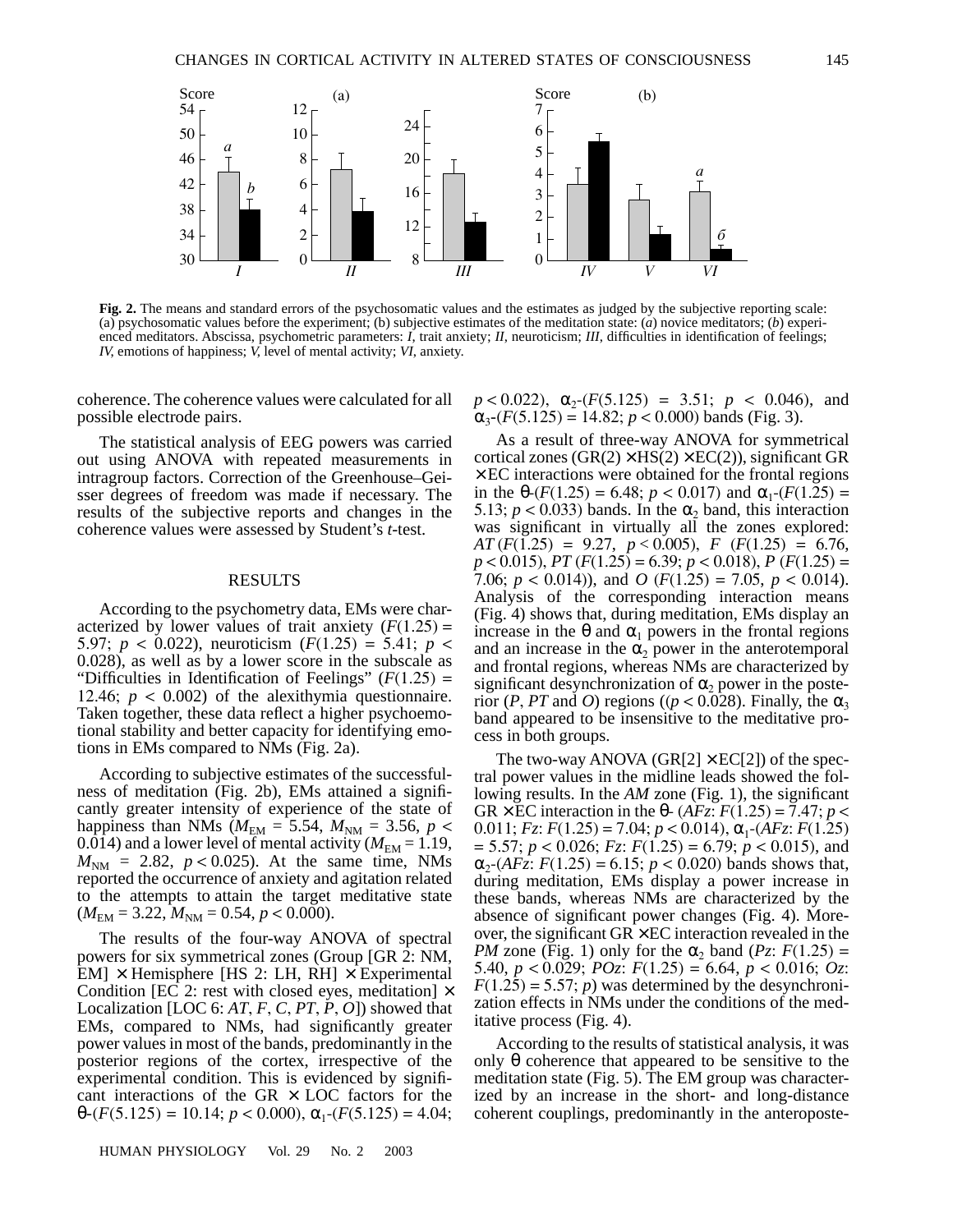

**Fig. 3.** Distribution of spectral power in (*I*) the  $\theta$ , (*II*)  $\alpha_1$ , (*III*)  $\alpha_2$ , and (*IV*)  $\alpha_3$  bands for the groups of (a) novice and (b) experienced meditators.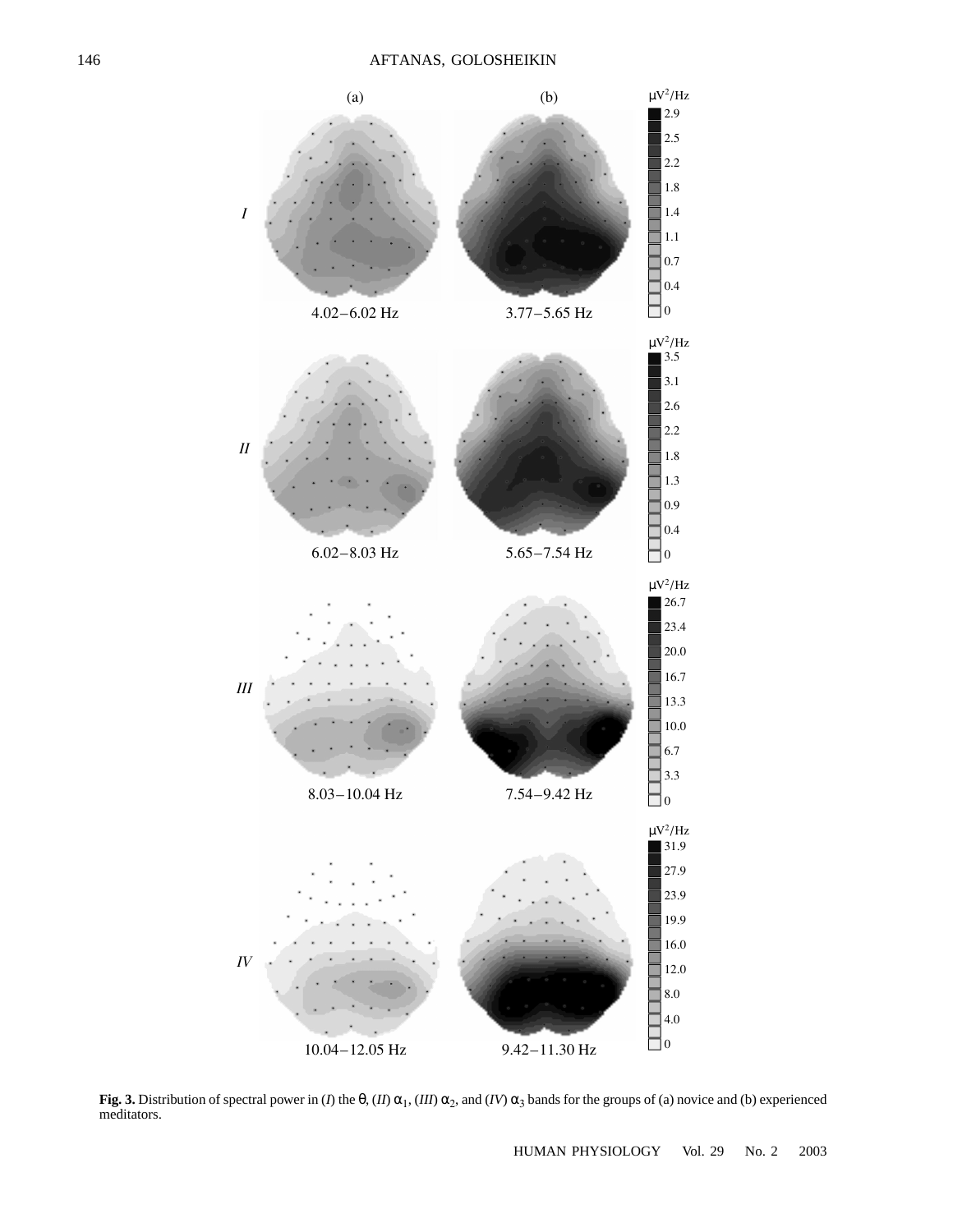

**Fig. 4.** Changes in the spectral power in (*I*) the  $\theta$ , (*II*)  $\alpha_1$ , and (*III*)  $\alpha_2$  bands between the states of rest with closed eyes and medi-

rior direction with a markedly pronounced center of gravity in the left prefrontal region (lead  $AF_3$ ), along with a less marked decrease in the intra- and interhemispheric coherence in the posterior cortical regions.

tation for the groups of (a) novice and (b) experienced meditators.

The correlation analyses established that the intensity of the experience of happiness under meditation conditions is positively associated with the increase in θ power in the frontal and mediofrontal cortical zones (significant correlations in the range from  $r = +0.44$  to  $r = +0.55$ ) (Fig. 6). In its turn, the intensity of mental activity correlated negatively with  $\theta$  power in the frontal, mediofrontal, right central, and mediocentral regions (significant correlations from  $r = -0.43$  to  $r =$  $-0.60$ ). In the  $\alpha_1$  band, the intensity of mental activity correlated negatively with the power values in the mediocentral (*FCz*, *Cz*, and *CPz*) and adjacent leads

HUMAN PHYSIOLOGY Vol. 29 No. 2 2003

(significant correlations from  $r = -0.41$  to  $r = -0.50$ ) (Fig. 6). Finally, no significant correlation was found between the subjective values and changes in the  $\alpha_2$  and  $α_3$  power.

## DISCUSSION

As shown by the results of the study, experienced meditators are characterized not only by dynamic shifts associated directly with the altered state of consciousness, but also by stable neurophysiological shifts in the structures of the central nervous system.

The observed shift in EMs in the values of the individual frequency of α activity to a more low-frequency spectrum band, along with the higher values of the powers  $θ$ ,  $α_1$ ,  $α_2$ , and  $α_3$  activity in the state of unaltered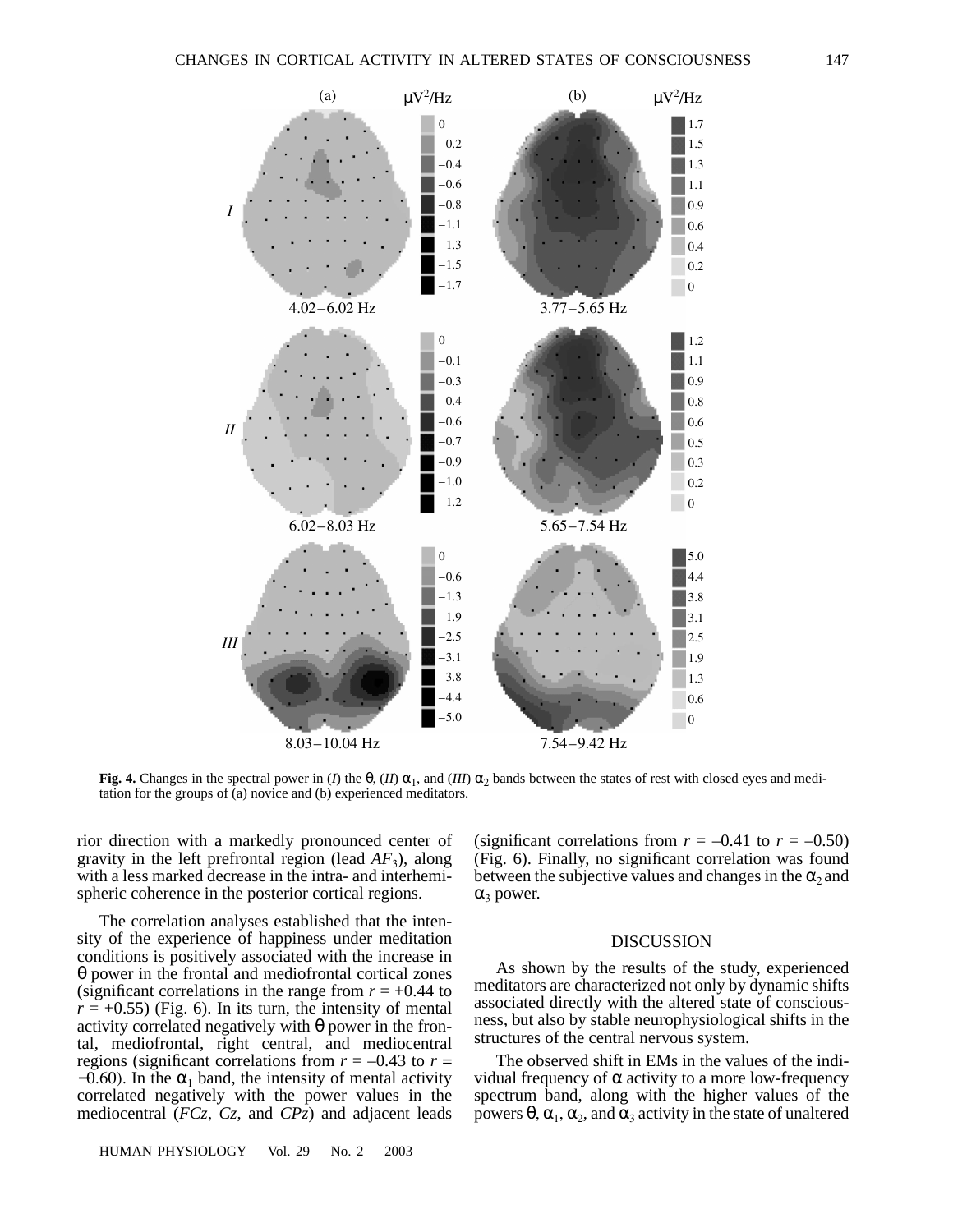

**Fig. 5.** Changes in coherence between the states of rest and meditation for the groups of novice meditators (NMs) and experienced meditators (EMs) in the  $\theta$  band. The solid lines indicate an increase in coherence; the dotted lines, a decrease in coherence (bold lines:  $p < 0.001$ ; thin lines:  $p < 0.01$ ).

consciousness, is likely to reflect the cumulative character of the influences of long-term meditative practice. Regular meditation practice seems to cause relatively stable changes in cortical rhythmicity in experienced meditators, which, in turn, forms the basis for qualitatively different mechanisms of neurophysiological functioning [2, 9, 17]. One of the possible consequences of these changes is a general increase in psychoemotional stability in experienced meditators, who, compared to beginners, are characterized by lower values of trait anxiety and neuroticism and also display a better ability to identify emotions. These results agree with the data of other authors on the lower levels of anxiety and neuroticism [4–6], wider spectrum of positive emotional experiences [32], and quicker recovery after stressful effects [4, 12] in experienced meditators. The reverse correlates between the  $\alpha$ -activity power and the blood plasma level of cortisol revealed in longterm meditators are sufficiently representative [16].

The comparison of dynamic changes in the cortical activity of experienced and novice meditators under conditions of generating an altered state of consciousness revealed the most convincing differences in cortical changes in the local  $\theta$  and  $\alpha_1$  power in the anterior cortical regions and in θ coherence in the anteroposterior direction: the effective generation of an altered state of consciousness by experienced meditators was associated with an increase in the local  $\theta$  and  $\alpha_1$  power, as well as with long-distance θ coherence.

Recently, it has become ever more evident that the emotional θ-rhythm, connected with corticolimbic interaction and "limbic" in its origin, seems to be intimately related to the cognitive component of emotional response in humans and the increase of the  $\theta$  rhythm in emotions does not lead to a mere neocortical activation by limbic structures [33]. In light of current concepts, an increase in the  $\theta$  rhythm in the anterior divisions of the human brain is regarded as a manifestation of increased activation. This supposition is based on the results of experimental investigations, in which an increase in θ power in these cortical areas is associated with an increase in the orientation response [34, 35] and concentration of attention [36], the effectiveness of encoding of new information in the memory [23, 25, 37], and the processing emotional information [38, 39], as well as with an increase in cognitive demand [40] (for a review, see [23]). Along with the  $\theta$  activity of the anterior divisions of the cortex of the left and right hemispheres, the so-called frontal midline  $θ$  rhythm (*Fm*θ) is identified, which is observed in the *AFz* and *Fz* leads in the EEGs of healthy subjects under conditions of concentration of attention (including meditation processes), revealing significant correlates with autonomic activity [11, 41, 42]. The results of recent investigations with the use of high-resolution EEG and magnetoencephalography indicate that the neuronal networks of the frontal divisions of the left and right hemispheres providing for the functions of attention, including the anterior cingulate cortex (*ACC*), may be *Fm*θ generators, while the *Fm*θ changes during the performance of sequential cognitive tasks, reflect the alternating activity of the medial prefrontal cortex and *ACC* [43, 44]. The increase in  $\theta$  power revealed in the anterior leads in experienced meditators falls into the category of the  $\theta$ and *Fm*θ processes, reflecting the involvement of the neuronal networks oscillating at the θ-activity frequency into the mechanisms of internalization of attention and generation of positive emotional experiences (the occurring state of happiness) associated with the meditative process studied. This supposition is confirmed by the results of correlation analysis, according to which the θ-power values correlate positively with positive emotional experiences and negatively with mental activity. The inactivation of the cognitive component in this meditative process seems to create the context (prerequisites?) for the occurrence of a positive emotional experience. At the same time, the absence of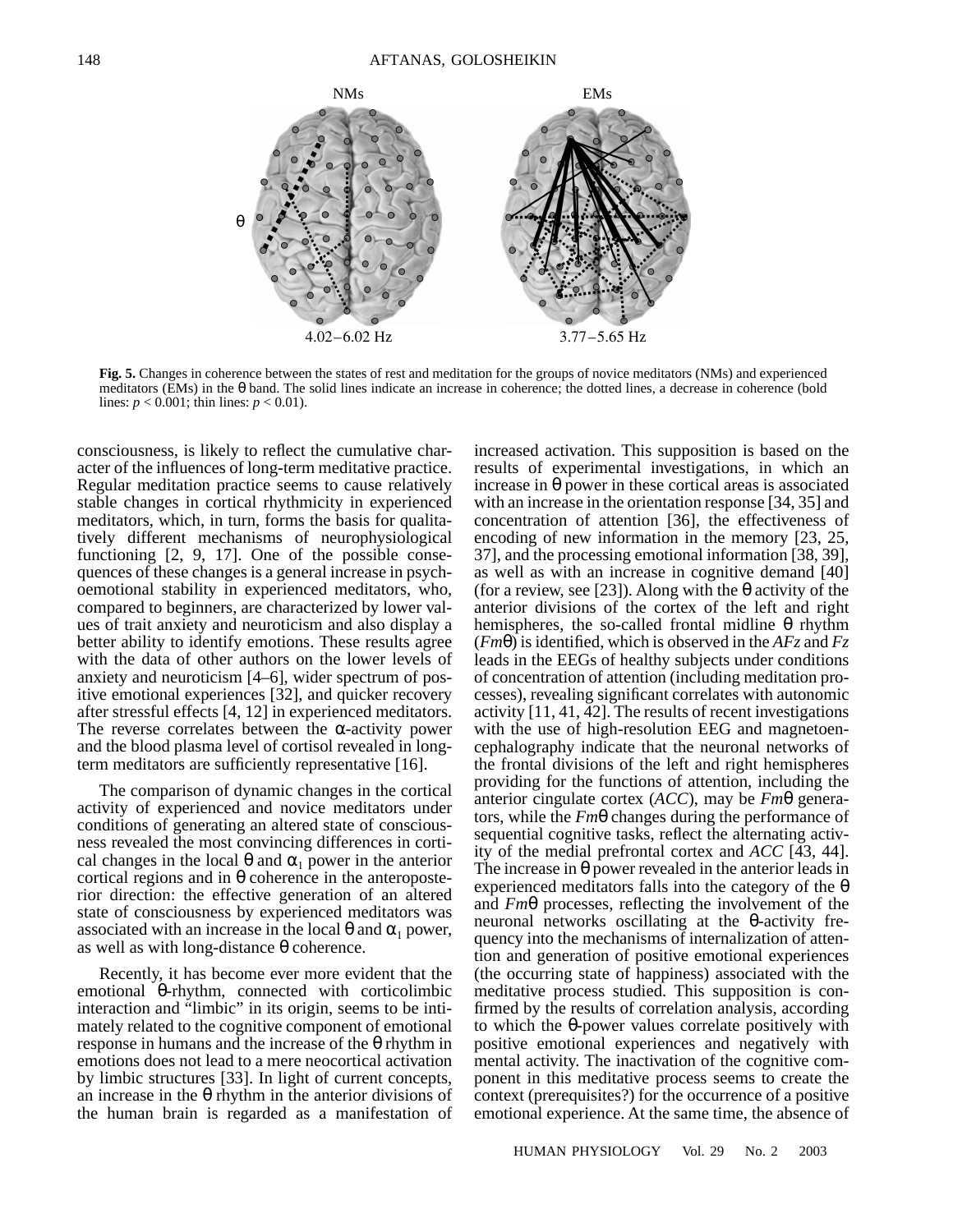

**Fig. 6.** Maps of correlation between the values of the subjective report and changes in the  $\theta$  and  $\alpha_1$  spectral power (the state of rest as compared to the state of meditation). Significant positive and negative correlations begin with the scale values +0.4 and –0.4.

anterior θ and *Fm*θ synchronization in the meditation phase in novice meditators may be linked to the experience of the emotions of anxiety and disappointment by these subjects due to the inability to attain and/or reliably retain the desired meditative state. This observation is consistent with data of earlier investigations on negative correlates between *Fm*θ activity and the intensity of experience of anxiety [41].

Changes in  $\alpha$  power during meditation can be determined by both functional heterogeneity of different  $\alpha$ bands [23] and the specific features of the meditative state. According to the data of recent factor-analytical and other special studies, discrete independent factors were identified in the  $\alpha$  band and additional evidence of the different functional significance of these frequencies was obtained: desynchronization in the lower and middle  $\alpha$  band is associated with processes of external attention such as vigilance and expectancy, whereas desynchronization in the upper  $\alpha$  band reflects an increase in cognitive activity [23, 45]. It can be suggested that the ability of experienced meditators to attain the target meditative state is afforded by successfully rendering ineffective the mechanisms of external attention, which is reflected in  $\alpha_1$  and  $\alpha_2$  synchronization of the anterior cortical regions. On the contrary, the activity of the processes of expectancy against the background of unsuccessful attempts to attain the meditative state was reflected in the  $\alpha_2$  desynchronization of the posterior cortical regions. And, finally, areactivity of the cognitive  $\alpha_3$  band in experienced meditators, when meditation is characterized by inhibition of cognitive activity, appears to be quite natural.

Changes in the interregional coherence interrelationships appeared to be another important correlate of the meditative state. According to the generally accepted point of view, coherence changes are regarded as an indicator of the informational flow along local and/or long-distance cortical–cortical projections [21, 46, 47]. It can be suggested that, in the general context, an increase in the long-distance connectivity in the  $\theta$ band between the anterior and posterior brain divisions in experienced meditators is a necessary prerequisite for the general intensification of information processing connected with the induction of altered states of consciousness [46, 47]. At the same time, the predominance of activation of long-distance connections coupling remote areas of the frontal and parietal associative cortex, with the simultaneous formation of the center of gravity [46] of the increase in coherence located in the left prefrontal region, is probably necessary for generating positive emotional experiences. The few studies of the EEG coherence also indicate an increase in the levels of synchronization for positive emotions and a decrease for negative emotions [48, 49], and the works devoted to anterior cortical asymmetries and emotions [49–53] evidence the involvement of the prefrontal left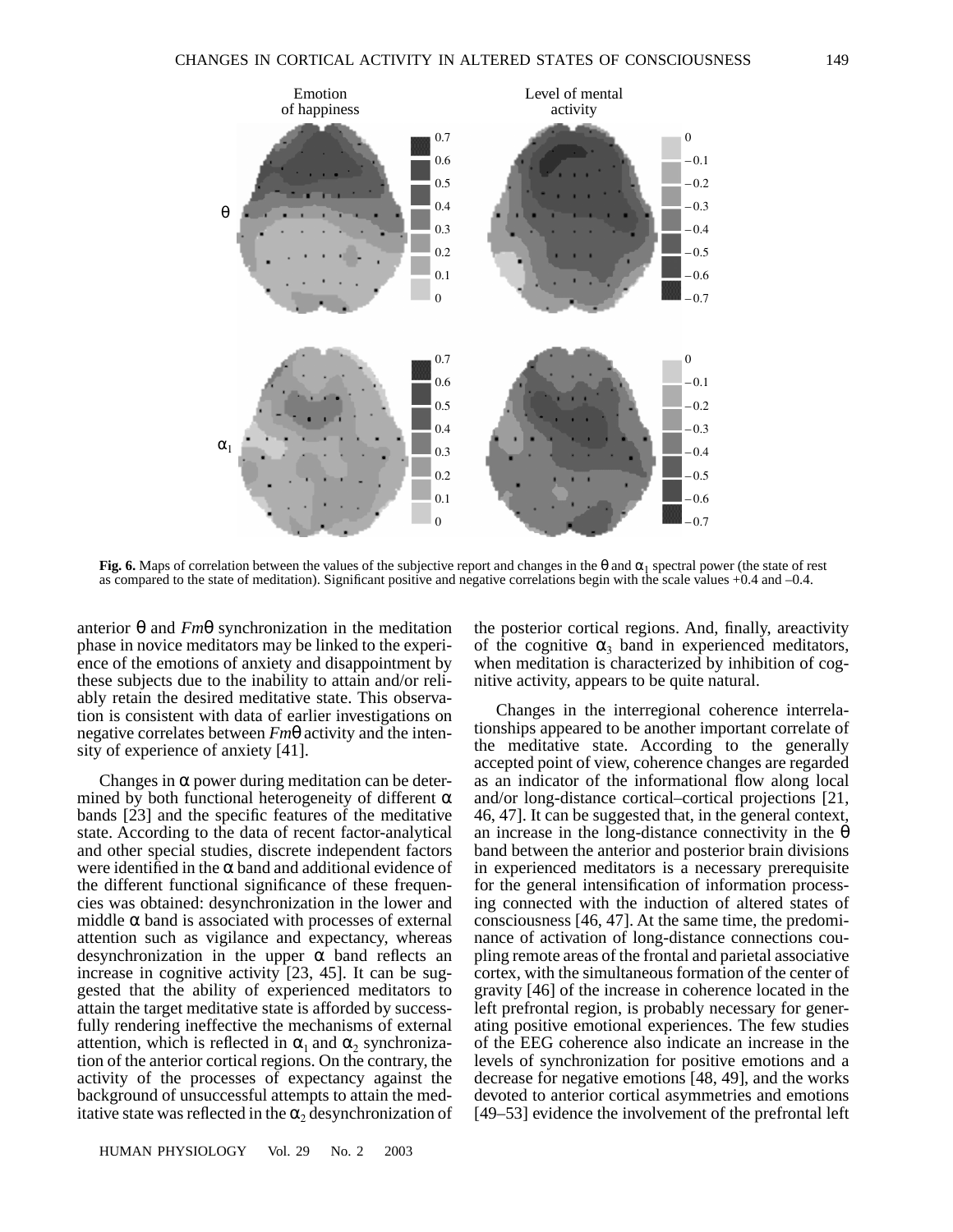hemispheric regions in the processes of generation of positive emotions. Finally, in a recent investigation in our laboratory, we obtained data indicating the enhancement of induced  $\theta$  synchronization in the anterior temporal regions of the left hemisphere in response to the presentation of positive emotional stimuli [39].

## **CONCLUSION**

Thus, our study established that, at the physiological level, experienced meditators are characterized by an increase in the baseline power of slow rhythms in the brain cortex and a shift in the individual α frequency to a lower frequency region. At the same time, the meditation process proper in these subjects is accompanied by differential changes in the narrow EEG frequency bands, which reflect the selective involvement of cortical neuronal networks in the mechanisms of internal attention and emotional information processing. However, the differences in the modal frequency of  $\alpha$  activity in experienced and novice meditators may be due to a better capacity for meditation in individuals with a decelerated  $\alpha$  rhythm rather than the influence of meditation practice. In any event, the answer to this question can be obtained from longitudinal investigations using larger samples of subjects. The data of psychometric analysis lead us to suggest that regular training of the mechanisms of internal attention and the positive emotional experiences occurring during the meditation process increase psychoemotional stability. Finally, the data obtained agree with present-day concepts that the θ and α activities in narrow frequency bands reflect the activity of multifunctional neuronal networks selectively associated with processes of cognitive and affective activity [23, 38, 49, 54, 55].

## **REFERENCES**

- 1. Lou, H.C., Kjaer, T.W., Friberg, L., *et al.*, A <sup>15</sup>O-H<sub>2</sub>O PET Study of Meditation and the Resting State of Normal Consciousness, *Hum. Brain Mapp.*, 1999, vol. 7 (2), p. 98.
- 2. Travis, F. and Pearson, C., Pure Consciousness: Distinct Phenomenological and Physiological Correlates of "Consciousness Itself," *Int. J. Neurosci.*, 2000, vol. 100, p. 77.
- 3. Newberg, A., Alavi, A., Baime, M., *et al.*, The Measurement of Regional Cerebral Blood Flow during the Complex Cognitive Task of Meditation: A Preliminary SPECT Study, *Psychiatr. Res.*, 2001, vol. 106 (2), no. 10, p. 113.
- 4. Gaylord, C., Orme-Johnson, D., and Travis, F., The Effects of the Transcendental Meditation Technique and Progressive Muscle Relaxation on EEG Coherence, Stress Reactivity, and Mental Health in Black Adults, *Int. J. Neurosci.*, 1989, vol. 46, nos. 1, 2, p. 77.
- 5. Panjwani, U., Gupta, H.L., Singh, S.H., *et al.*, Effect of Sahaja Yoga Practice on Stress Management in Patients of Epilepsy, *Indian J. Physiol. Pharmacol.*, 1995, vol. 39 (2), p. 111.
- 6. Lee, M.S., Bae, B.H., Ryu, H., *et al.*, Changes in Alpha Wave and State Anxiety during ChunDoSunBup Qi-

Training in Trainees with Open Eyes, *Am. J. Clin. Med.*, 1997, vol. 25 (3, 4), p. 289.

- 7. Infante, J.R., Torres-Avisbal, M., Pinel, P., *et al.*, Catecholamine Levels in Practitioners of the Transcendental Meditation Technique, *Physiol. Behav.*, 2001, vol. 72 (1, 2), p. 141.
- 8. Han, W., Zhang, L., and Xia, Y., The Difference in EEG Theta Waves between Concentrative and Nonconcentrative Qigong States—A Power Spectrum and Topographic Mapping Study, *J. Tradit. Chin. Med.*, 1994, vol. 14 (3), p. 212.
- 9. Istratov, E.N., Lyubimov, N.N., and Orlova, T.V., Dynamic Features of Altered States of Consciousness in Transcendental Meditation, *Byull. Eksp. Biol. Med.*, 1996, no. 2, p. 128.
- 10. Arambula, P., Peper, E., Kawakami, M., and Gibney, K.H., The Physiological Correlates of Kundalini Yoga Meditation: A Study of a Yoga Master, *Appl. Psychophysiol. Biofeedback*, 2001, vol. 26 (2), p. 147.
- 11. Kubota, Y., Sato, W., Toichi, M., *et al.*, Frontal Midline Theta Rhythm Is Correlated with Cardiac Activities during the Performance of an Attention-Demanding Meditation Procedure, *Brain Res. Cogn. Brain Res.*, 2001, vol. 11, p. 281.
- 12. Khare, K.S. and Nigam, S.K., A Study of Electroencephalogram in Meditators, *Indian J. Physiol. Pharmacol.*, 2000, vol. 44 (2), p. 173.
- 13. Kamei, T., Toriumi, Y., Kimura, H., *et al.*, Decrease in Serum. Cortisol during Yoga Exercise Is Correlated with Alpha Wave Activation, *Percept. Mot. Skills*, 2000, vol. 90, no. 3, part 1, p. 1027.
- 14. Delmonte, M.M., Electrocortical Activity and Related Phenomena Associated with Meditation Practice: A Literature Review, *Int. J. Neurosci.*, 1984, vol. 24 (3, 4), p. 217.
- 15. Travis, F.T., Eyes Open and TM EEG Patterns after One and after Eight Years of TM Practice, *Psychophysiology*, 1991, vol. 28, no. 3 (a), p. 58.
- 16. Mason, L.I., Alexander, C.N., Travis, F.T., *et al.*, Electrophysiological Correlates of Consciousness during Sleep in Long-Term Practitioners of the Transcendental Meditation Program, *Sleep*, 1997, vol. 20 (2), p. 102.
- 17. Lyubimov, N.N., EEG and Evoked Potentials Changes with the Use of a Special Form of Psychological Training (Meditation), *Fiziol. Chel.*, 1999, vol. 25, no. 2, p. 56.
- 18. Travis, F. and Wallace, R.K., Autonomic and EEG Patterns during Eyes-Closed Rest and Transcendental Meditation (TM) Practice: The Basis for a Neural Model of TM Practice, *Conscious. Cogn.*, 1999, vol. 8 (3), p. 302.
- 19. Travis, F., Tecce, J.J., and Guttman, J., Cortical Plasticity, Contingent Negative Variation, and Transcendent Experiences during Practice of the Transcendental Meditation Technique, *Biol. Psychol.*, 2000, vol. 55 (1), p. 41.
- 20. Fedotchev, A.I., Bondar', A.T., and Akoev, I.G., Rhythmic EEG Structure of Humans: Present-Day State and Study Trends, *Usp. Fiziol. Nauk*, 2000, no. 3, p. 39.
- 21. Sviderskaya, N.E. and Korol'kova, T.A., Spatial Organization of Electrical Brain Processes: Problems and Solutions, *Zh. Vyssh. Nervn. Deyatel.*, 1997, vol. 47, no. 5, p. 792.
- 22. Harmony, T., Fernandez, T., Silva, J., *et al.*, Do Specific EEG Techniques Indicate Different Processes during Mental Calculation?, *Neurosci. Lett.*, 1999, vol. 266, p. 25.

HUMAN PHYSIOLOGY Vol. 29 No. 2 2003